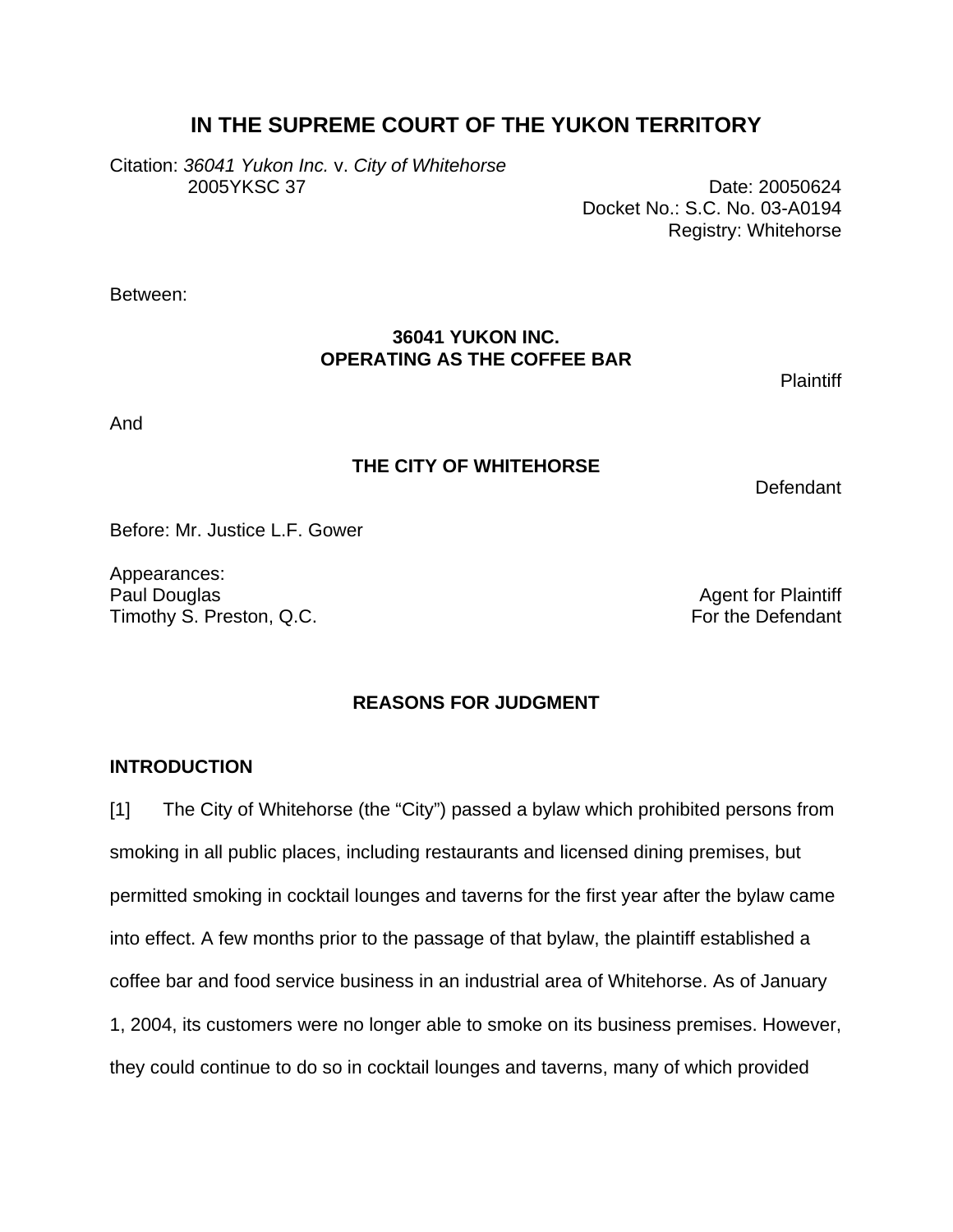essentially the same food services as the City's restaurants. The plaintiff has challenged the validity of the smoking bylaw on the basis that the bylaw unfairly discriminated against it, that the City acted in bad faith and that the plaintiff has suffered business losses as a result. The parties were directed by the pre-trial conference judge to proceed firstly on the issue of liability.

## **ISSUES**

[2] The issues are:

- 1. Does the City have legislative authority to enact bylaws which, on their face, appear to be discriminatory?
- 2. Is the smoking bylaw discriminatory?
- 3. Did the City act in bad faith in passing the smoking bylaw?

### **FACTS**

[3] In November 1995, the City of Whitehorse Municipal Council ("Council") passed a smoking bylaw prohibiting smoking in certain public places, including government buildings, food preparation areas, public transportation and confined public places.

[4] In May 2003, the Council considered a recommendation from its public health and safety committee to consider a new bylaw that would prohibit smoking in all public places, except cocktail lounges and taverns. The proposed bylaw was given first reading before Council on May 12, 2003. On May 26, 2003, Council adopted a public engagement process for the proposed bylaw.

[5] On June 30, 2003, following further public input and an administrative recommendation, the proposed bylaw was amended prior to second reading to include cocktail lounges and taverns within the definition of public place. As a result, smoking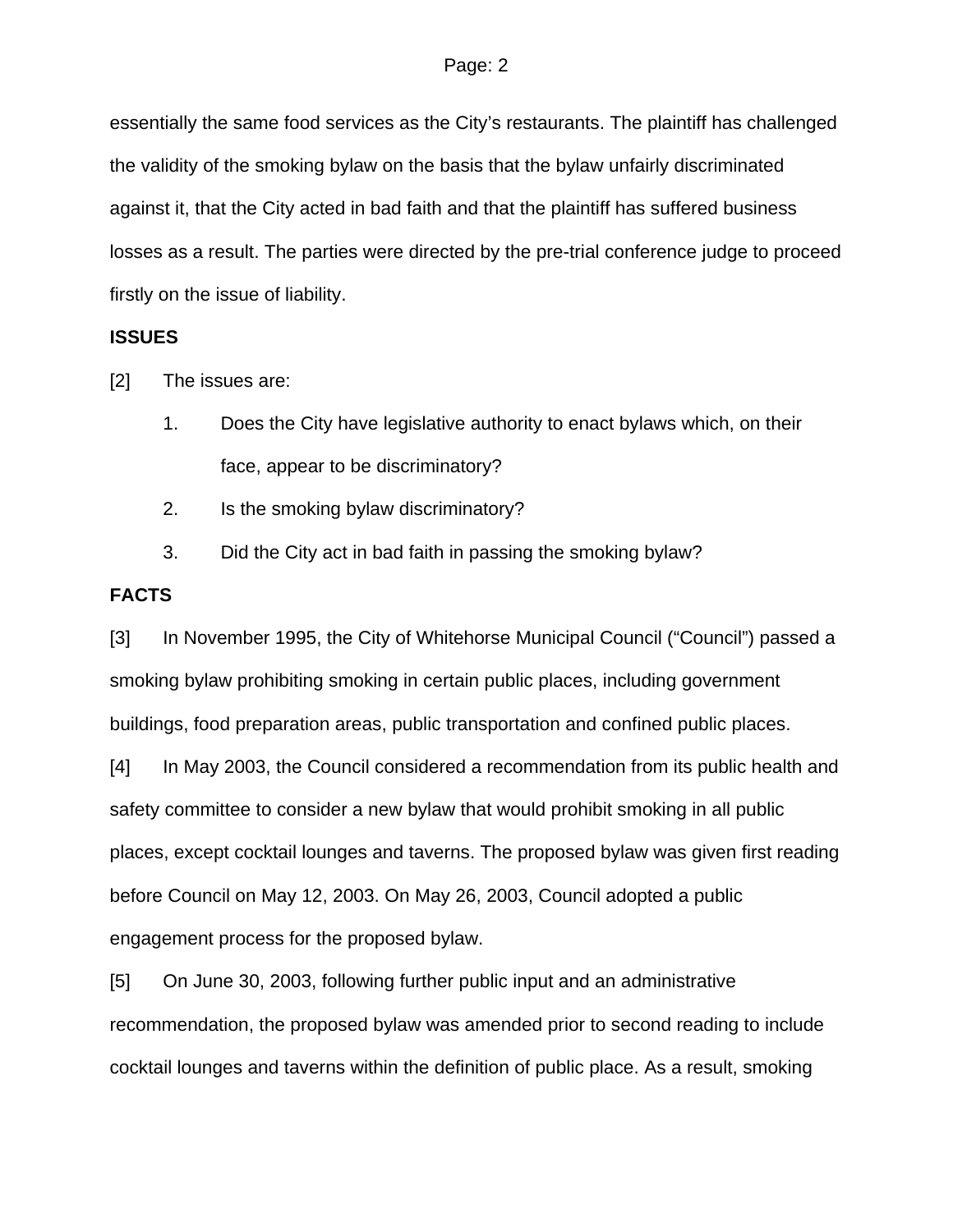would be prohibited in cocktail lounges and taverns, along with all other public places. It was to come into effect 30 days after adoption.

[6] In July 2003, Council heard from the British Columbia and Yukon Hotels' Association, which submitted that an immediate smoking prohibition in lounges and taverns would have significant adverse economic impacts and that the prohibition should be phased in over a period of several years.

[7] On August 11, 2003, Council again amended the proposed bylaw by stipulating that the implementation date for lounges and taverns would be January 1, 2005. For all other public places and businesses, the bylaw was to come into effect on January 1, 2004. The bylaw, as amended, was then given second and third reading and passed.

[8] Between May and August 2003, when the bylaw was finally enacted, the City received 15 letters and 189 e-mails on the topic. Council was also presented with studies on the impact of the smoking ban on hotel and restaurant economics. The City provided evidence that Council took into account the injurious effects of second-hand smoke on the general population, the particular vulnerability of children to second-hand smoke, and the fact that children are not permitted to enter cocktail lounges or taverns. The Council apparently balanced the consideration of the potential adverse economic impact upon the hoteliers with the health needs of the community. In consequence, it delayed the implementation of the bylaw for lounges and taverns for a period of one year from the date the bylaw would otherwise come into effect, as I have just described.

[9] A special meeting of Council was held on March 15, 2004 to reconsider the bylaw. It remained unchanged. A further meeting of Council was held on October 4, 2004 to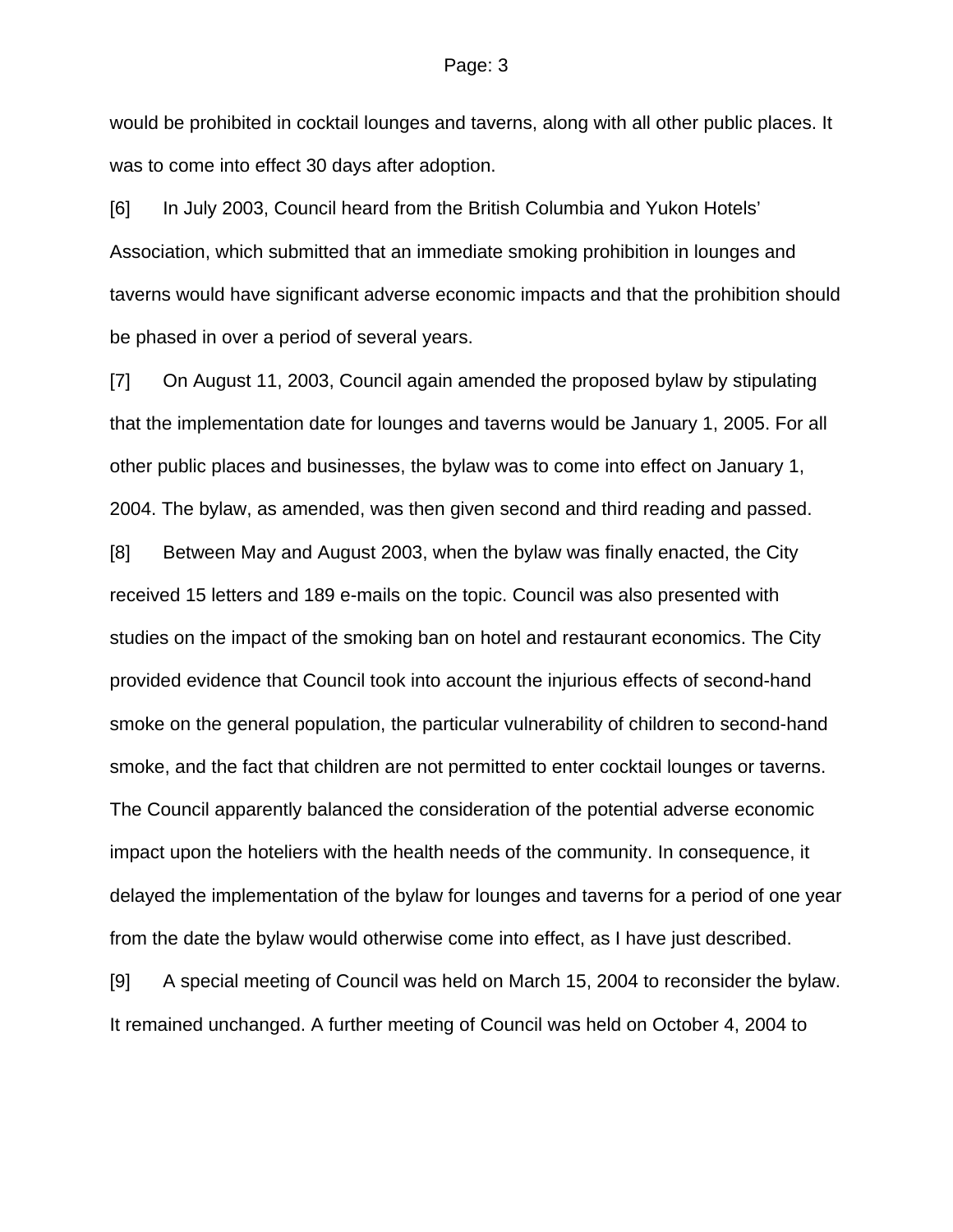consider a possible exemption of a private club from the smoking bylaw. That consideration was also rejected.

## **THE LAW**

[10] My discussion of the law in this area necessarily begins with the *Municipal Act*, R.S.Y. 2002, c. 154, (the *"Act"*). Section 266(b) of the *Act* states that a municipal council may pass a bylaw which deals with any "activity, industry, [or] business … in different ways …". Further, a municipal council may divide each such activity, industry or business into "classes and deal with each class in different ways …". Sections 351(1)(b) and (c) of the *Act* say that a bylaw may be challenged as being invalid if Council acted in "bad faith" or if the bylaw is "discriminatory". Bad faith is not defined in the *Act*, but s. 351(2) specifies that a bylaw is discriminatory:

> "… if it operates *unfairly and unequally* between different classes of persons *without reasonable justification*." (emphasis added)

[11] Section 351(4) says that a bylaw may not be challenged on the ground that it is unreasonable. That appears to contradict s. 351(2). It would seem arguable that, while a bylaw may not be challenged simply on the grounds that it is "unreasonable", in certain cases, the rationale for saying that a bylaw is unreasonable may overlap with the questions of whether it operates "unfairly" or whether there is "reasonable justification" for the bylaw being discriminatory. I will return to this point after a consideration of the relevant case law.

[12] One of the leading cases on whether a bylaw is discriminatory is the Supreme Court of Canada decision in *Montreal (City)* v. *Arcade Amusements Inc.*, [1985] 1 S.C.R. 368. That case stands for the general proposition that municipal councils cannot make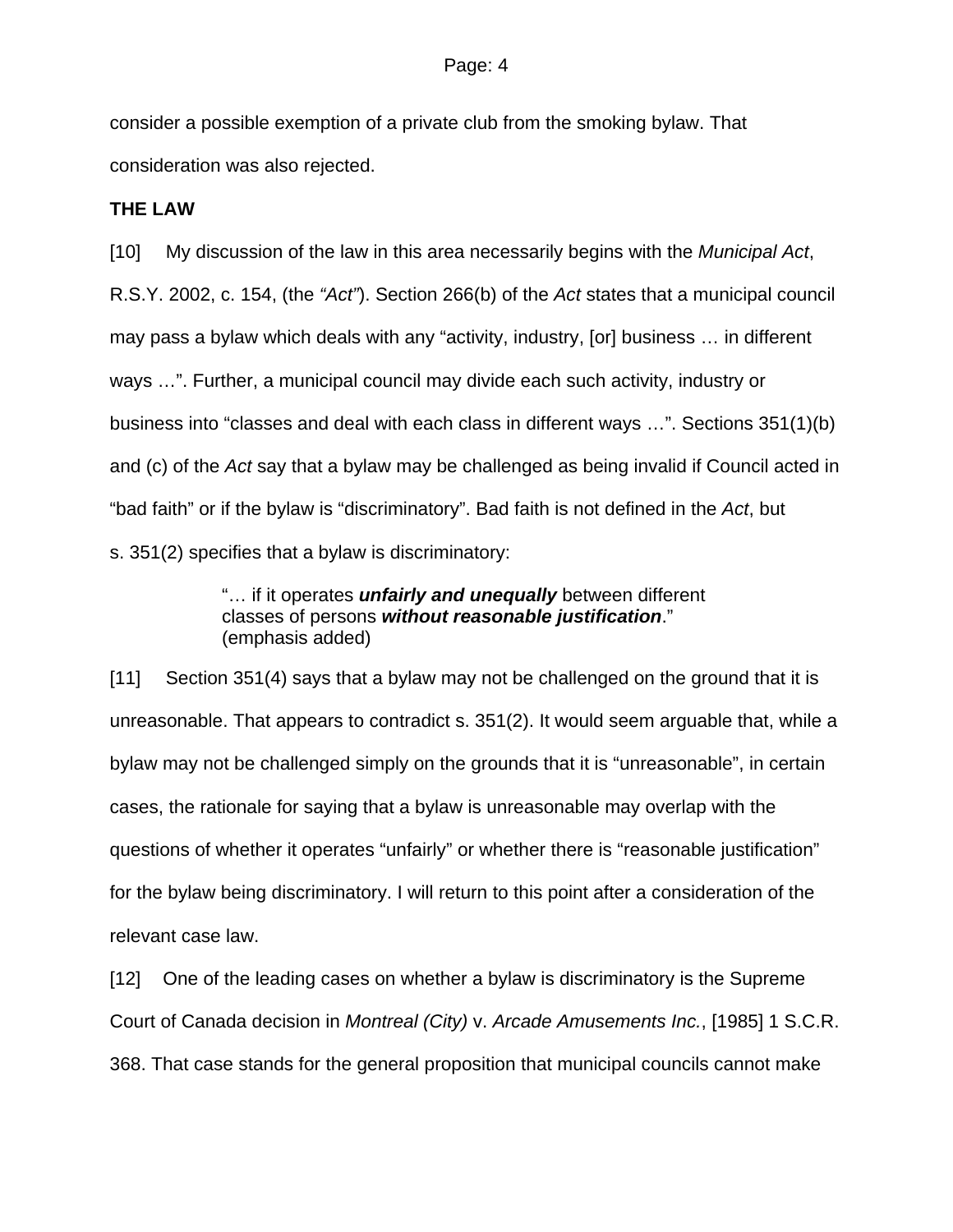bylaws that are discriminatory, unless the enabling legislation allows them to do so (at

para. 102).

[13] Later, in *R.* v. *Sharma*, [1993] 1 S.C.R. 650, Iacobucci J., speaking for five other members of the Supreme Court of Canada, confirmed this proposition a bit more explicitly, at para. 25:

> "… The rule against discriminatory by-laws is an outgrowth of the principle that, as statutory bodies, municipalities "may exercise only those powers expressly conferred by statute, those powers necessarily or fairly implied by the expressed power in the statute, and those indispensable powers essential and not merely convenient to the effectuation of the purposes of the corporation" (Makuch, Canadian Municipal and Planning Law (1983), at p. 115)."

[14] *Arcade Amusements*, cited above, also held that a bylaw is not invalid simply

because a court considers it to be unreasonable. More particularly, at para. 102, the

Supreme Court quoted Lord Russell of Killowen C.J., in *Kruse* v. *Johnson*, [1898] 2 Q.B.

91, as saying:

"… *A by-law is not unreasonable merely because particular judges may think that it goes further than is prudent or necessary or convenient*, or because it is not accompanied by a qualification or an exception which some judges think ought to be there. Surely it is not too much to say that in matters which directly and mainly concern the people of the county, who have the right to choose those whom they think best fitted to represent them in their local government bodies, such representatives may be trusted to understand their own requirements better than judges. …" (emphasis added)

This principle of judicial deference to municipal authority is well established, as the

following cases indicate.

[15] The comments of Estey J. in the Supreme Court of Canada case of *Kuchma* v.

*Rural Municipality of Tache*, [1945] S.C.R. 234, were quoted with approval by the British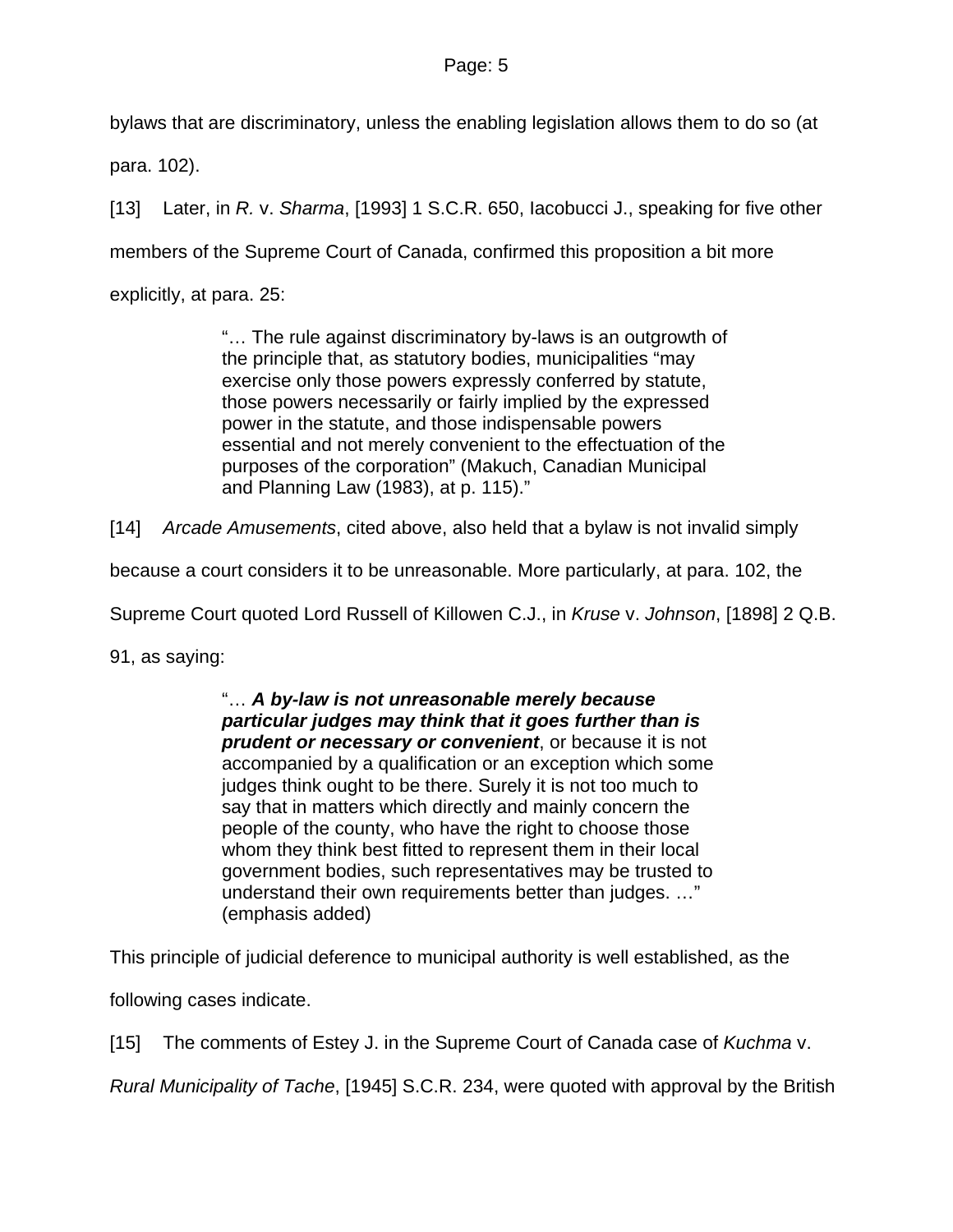Columbia Court of Appeal in *Macmillan Bloedel Ltd.* v. *Galiano Island Trust Committee*

(1995), 126 D.L.R.  $(4^{th})$  449 (B.C.C.A.), at paras. 108 and 109:

"Upon the question of public interest, *courts* have recognized that the municipal council, familiar with local conditions, is in the best position of all parties to determine what is or is not in the public interest and *have refused to interfere* with its decision *unless good and sufficient reason be established*." (emphasis added)

[16] Later, at para. 114, the Court of Appeal referred to yet another Supreme Court of

Canada decision in *Shell Products Canada Limited* v. *City of Vancouver*, [1994] 1 S.C.R.

231, where McLachlin J., as she then was, writing for the minority, said that "… judicial

review of municipal decisions should be confined to clear cases …".

[17] Finally, O'Brien J. of the Ontario Court of Justice in *Ontario Restaurant Assn.* v.

*Toronto (City)*, [1996] O.J. No. 5401, at para. 34, repeated this refrain:

"… The fact that a municipal by-law is passed to the benefit of a particular group, even at the expense or to the prejudice of another is not sufficient to invalidate a by law on grounds of discrimination. *So long as no improper motive is shown and so long as a municipal Council acts in what it regards as the best interest of the public as a whole it will not be reviewed by a court*." (emphasis added)

[18] The British Columbia Court of Appeal in *Restaurant and Food Services Assn. of British Columbia v. Vancouver (City)* (1998), 155 D.L.R. (4<sup>th</sup>) 587, dealt with an application to set aside a smoking bylaw passed by the City of Vancouver. The Court found the City had the legislative authority to pass the bylaw. It also described the bylaw before it as a valid "political compromise" between the various options in resolving this particular point of conflict (at para. 29). Further, the Court noted that the City was not required to choose "the best or most efficacious" of the options (at para. 15). Similarly,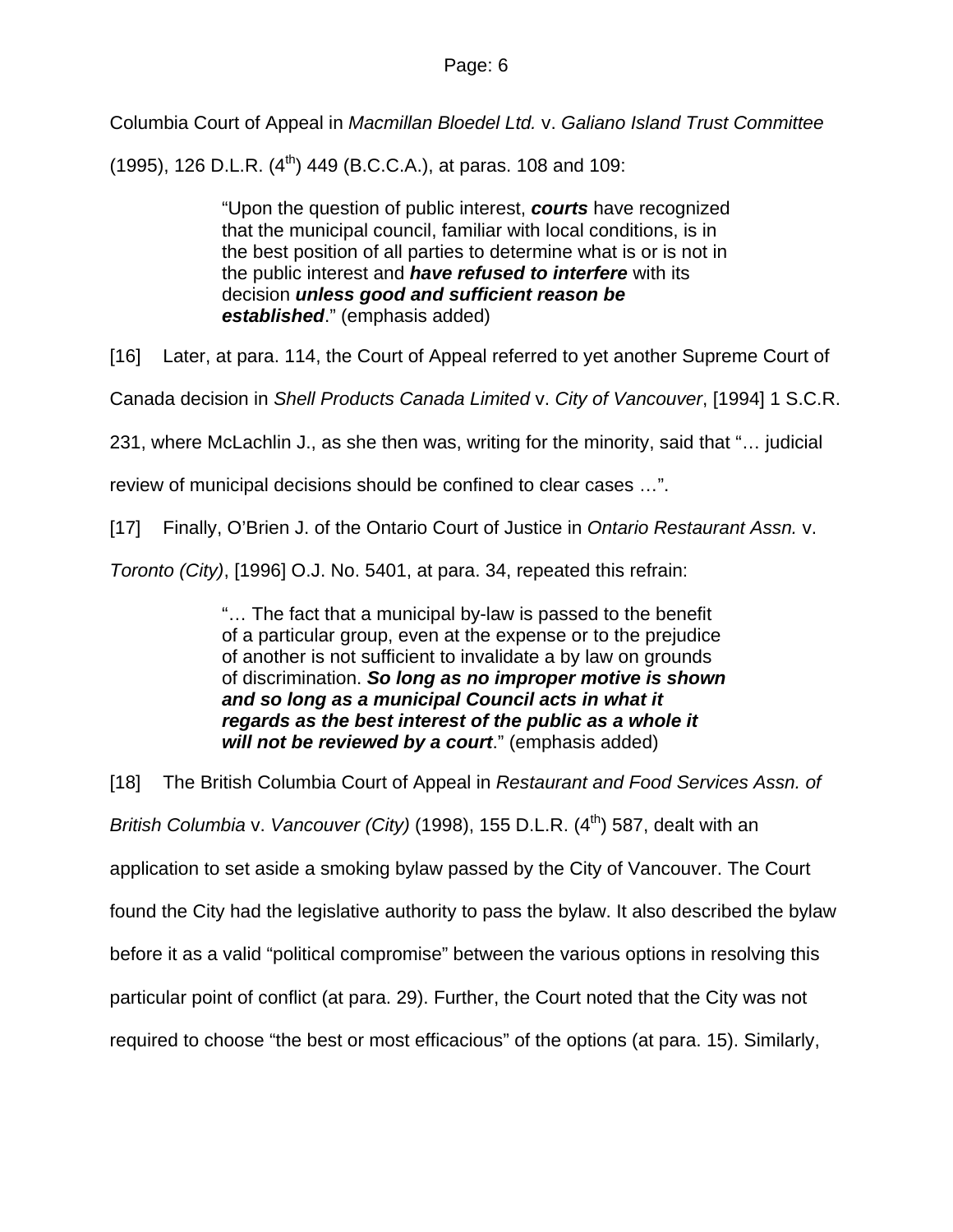the Court suggested that the City's "political motives" in arriving at such a compromise

were not a factor justifying an intervention to set aside the bylaw (at para. 27).

[19] Finch J.A., as he then was, for the majority, quoted with apparent approval, at

para. 27, the chambers judge, who said:

"… it was entirely within the [City's] authority, when enacting the By-Law, to reach a compromise … by prohibiting smoking in restaurants only, leaving certain other eating and drinking establishments unregulated. … The fact that in choosing the option it did the [City] created an *uneven playing field* between different classes of eating and drinking establishments, and the fact that *economic consequences* may flow from this distinction, cannot operate as grounds for setting aside the By-Law. …" (emphasis added)

At paras. 28 and 29, Finch J.A. went on to find that the bylaw was justifiable, even

though not a perfect solution:

"… The effect of the exemption therefore is to permit smoking only in those establishments serving food where few minors are permitted, and to prohibit smoking in those establishments serving food where minors are free to enter. There was a *rational foundation* for drawing a distinction on those lines … and Council's decision to act on that distinction cannot therefore be said to be arbitrary, or capricious. It was based on a sound reason.

… *Admittedly, the by-law does not afford the same level of protection to all inhabitants of the City equally*, and it does not protect all minors. *But there is nothing in the [governing legislation] which would require such a utopian outcome.* …" (emphasis added)

[20] Ian M. Rogers, Q.C., in *The Law of Canadian Municipal Corporations*, 2nd ed., at

p. 1026, sets out the common law test for when a bylaw can be said to be

discriminatory:

"Two elements are required to establish discrimination: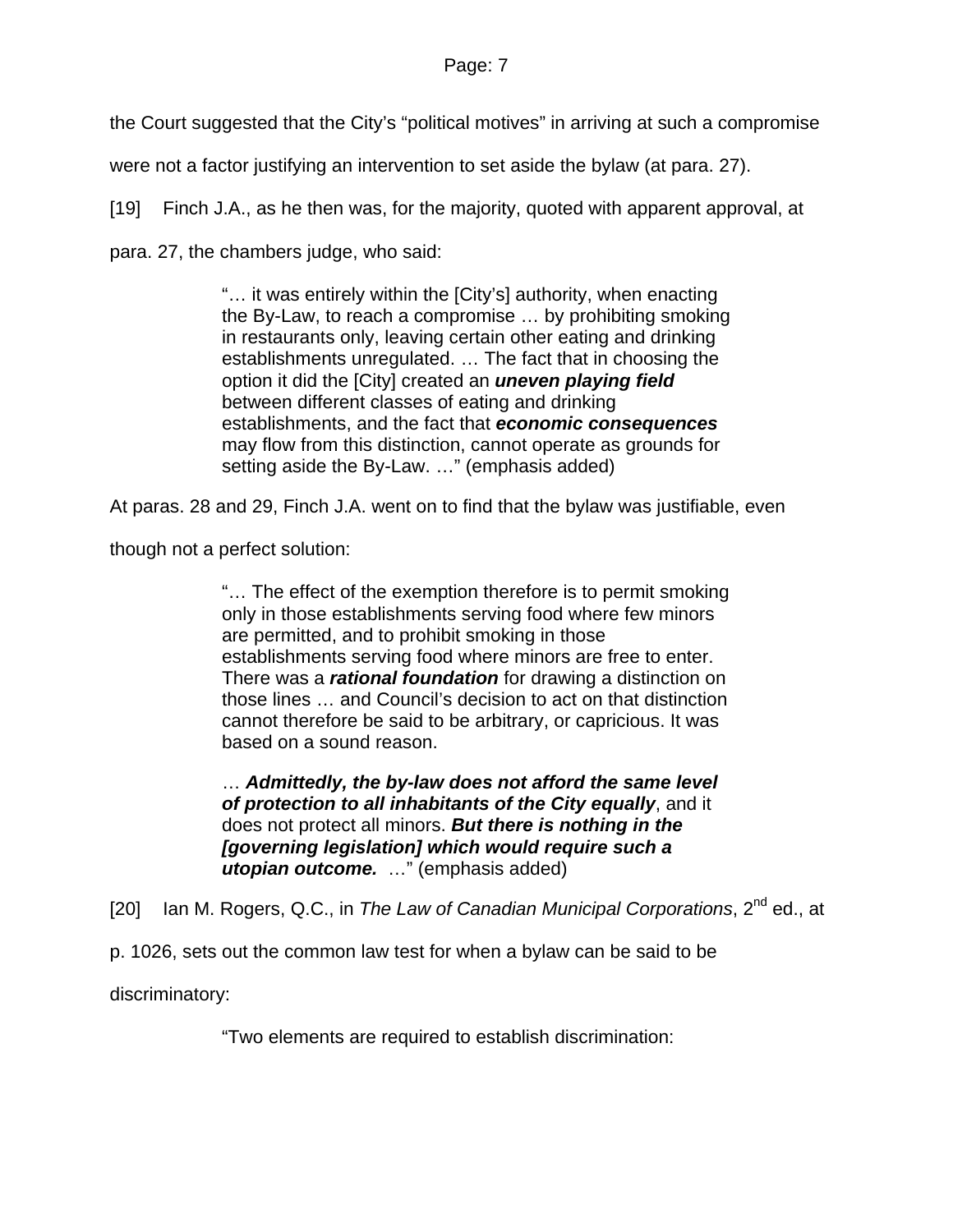- a. the by-law must in fact discriminate by giving permission to one person and refusing permission to another; and
- b. the factual discrimination must be carried out with an improper motive of favouring or hurting one individual without regard to the public interest."

[21] "Bad faith", although related to discrimination, is a separate concept: *Lees et al* v.

*Corporation of District of West Vancouver* (1979), 15 B.C.L.R. 233 (C.A.). *Black's Law* 

*Dictionary*. 5<sup>th</sup> ed., says that "bad faith" implies the conscious doing of a wrong with a

dishonest or immoral purpose. Laskin J.A., speaking for the Ontario Court of Appeal in

*Equity Waste Management of Canada* v. *Halton Hills (Town)* (1998), 35 O.R. (3d) 321, at

p. 340, said that bad faith by a municipality:

"… connotes a lack of candour, frankness and impartiality. It includes arbitrary or unfair conduct and the exercise of power to serve private purposes at the expense of the public interest …"

"Unreasonableness" may also help to establish bad faith: *Re Howard and Toronto*,

[1928] 1 D.L.R. 952 (C.A.).

[22] Where bad faith is alleged, the onus of proof clearly rests upon the applicant:

*Lees*, cited above, at p. 244; and *Equity Waste Management*, cited above, at p. 338 -

339.

[23] Rogers, at p. 1027, says that discrimination is not the same as

"unreasonableness". Further, at p. 1028, he says:

"The general rule is, apart from statute, that the courts should be slow to condemn as invalid any by-law on the ground it is unreasonable simply because it may be oppressive and unfair or in restraint of trade and then only in an extreme case." [1](#page-7-0)

<span id="page-7-0"></span> 1 Ian M. Rogers, Q.C., *The Law of Canadian Municipal Corporations*, 2nd ed., Carswell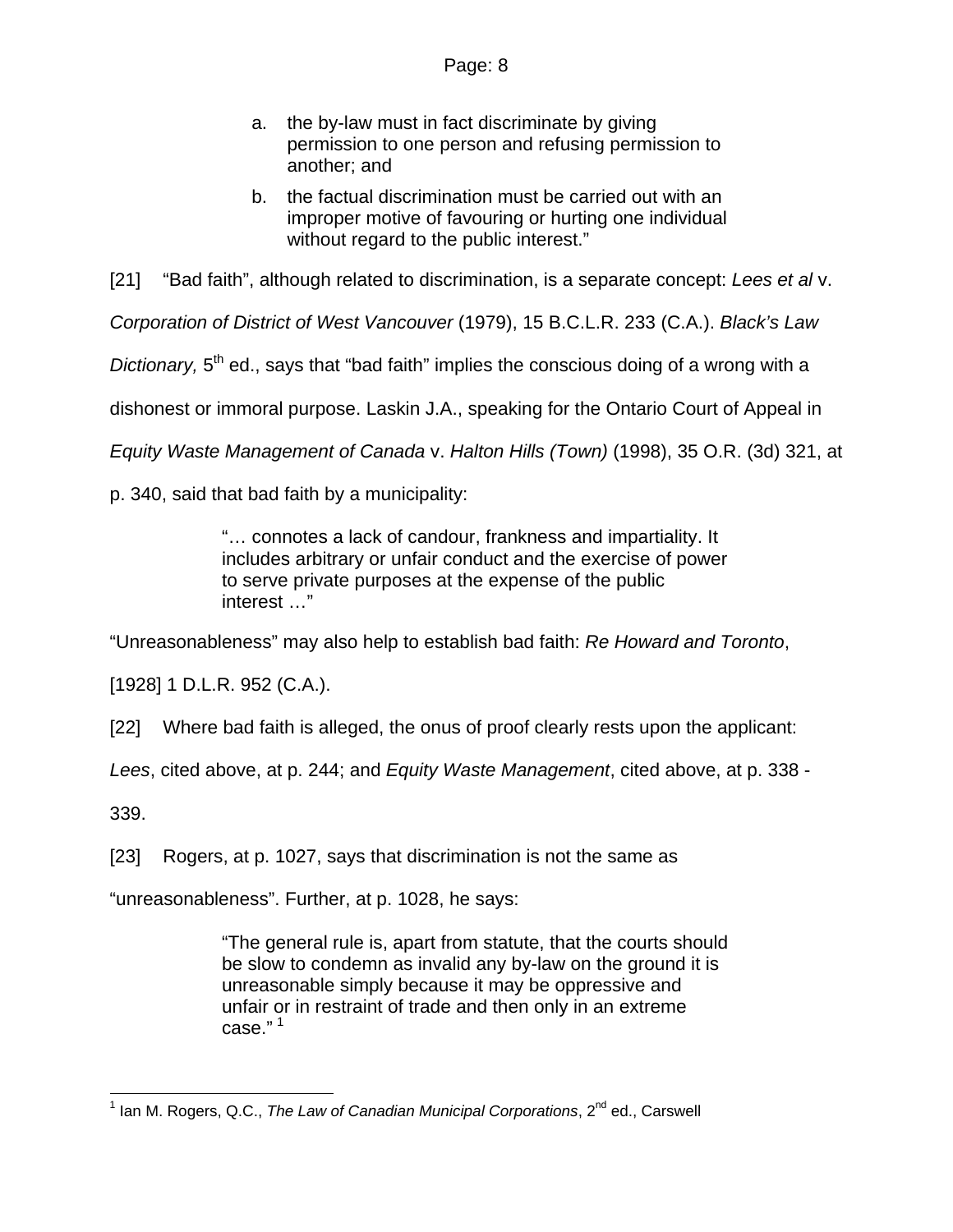[24] The need for "an extreme case" probably arises from the words of Lord Russell in *Kruse* v. *Johnson*, which was quoted with approval in *Arcade Amusements*, cited above, at para. 102;

> "… I do not mean to say that there may not be cases in which it would be the duty of the Court to condemn by-laws, made under such authority as these were made, as invalid because unreasonable. But unreasonable in what sense? If, for instance, they were found to be partial and *unequal in their operation as between different classes*; if they were *manifestly unjust*; if they disclosed *bad faith*; if they involved *such oppressive or gratuitous interference with the rights of those subject to them as could find no justification in the minds of reasonable men*, the Court might well say, "Parliament never intended to give authority to make such rules; they are unreasonable and ultra vires". But it is in this sense, and in this sense only, as I conceive, that the question of unreasonableness can properly be regarded. …" (emphasis added)

[25] Thus, returning to the *Municipal* Act, notwithstanding s. 351(4), it would appear

that a bylaw can be challenged as being unreasonable in the truly egregious sense just described by Lord Russell. However, if that is found to be the case, then the bylaw is not struck down simply because it is unreasonable, but because it can no longer be said to be within the legislative jurisdiction of the municipality. In other words, a municipality cannot have legislative authority to pass bylaws which are so unjust, oppressive or

unfair as to be incapable of justification by reasonable persons.

[26] It is also important to note here that in Lord Russell's opinion, mere unequal operation of a bylaw as between classes, without more, would be reason to strike it down. This has been referred to as the "neutral rule of discrimination"<sup>[2](#page-8-0)</sup>, which simply means that no discrimination, no matter how rational, reasonable or wise, will be allowed, if the power to pass discriminatory bylaws is not within the municipality's

<span id="page-8-0"></span>l <sup>2</sup> *R*. v. *Sharma*, [1993] 1 S.C.R. 650 (S.C.C.), at para. 19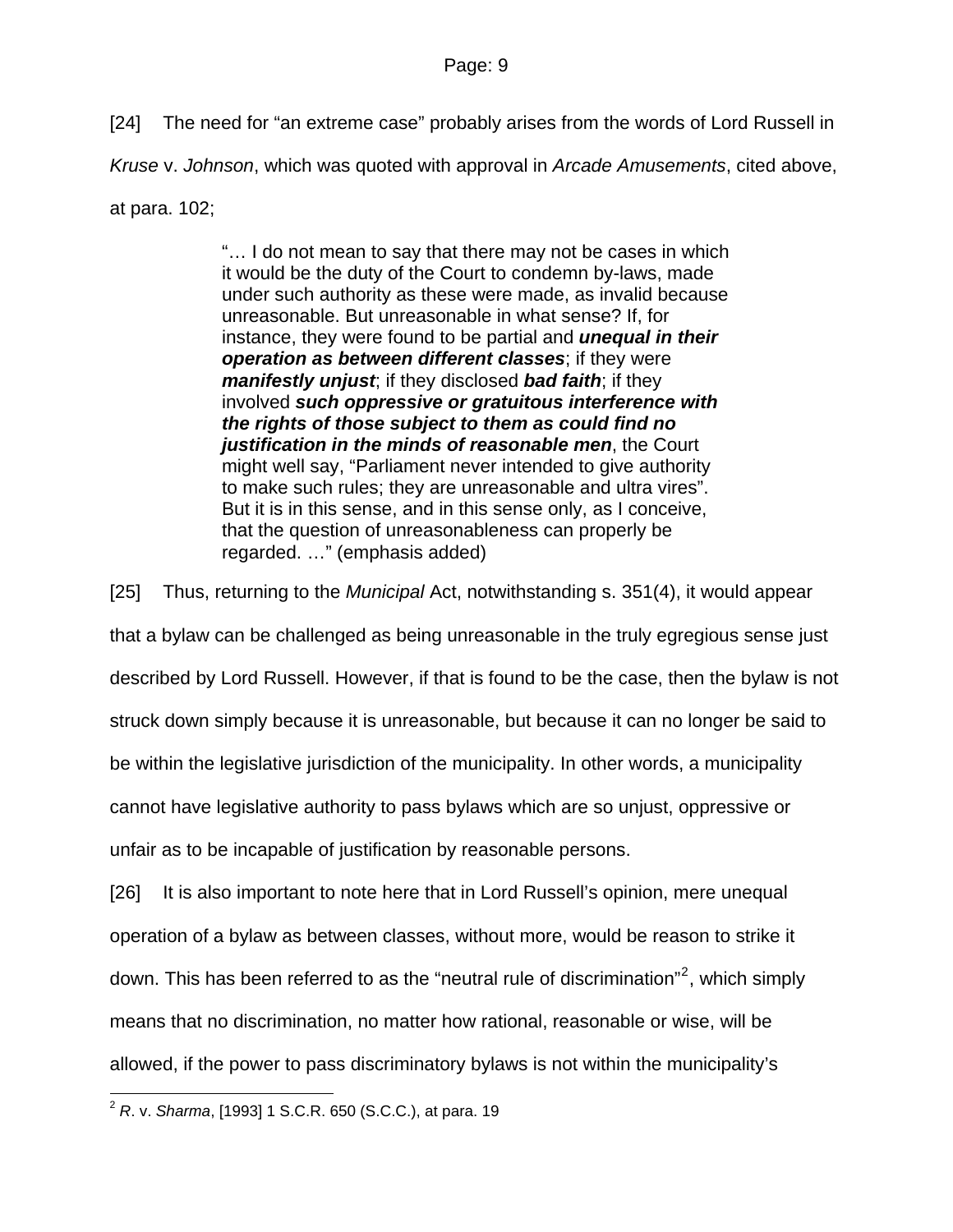governing legislation. In the current case, ss. 266(b) and 351(2) of the *Municipal Act* do authorize the passage of apparently discriminatory bylaws, providing they can be reasonably justified.

[27] As for s. 351(2), I agree with the City's counsel that this provision is likely an attempt to codify the common law test for discrimination. The two principal elements of s. 351(2) are:

- 1. the bylaw must operate "unfairly and unequally" between different classes of persons; and
- 2. it must do so "without reasonable justification".

[28] "Unfairly and unequally" in the first element are not defined in the *Act*, but the terms reflect the language in *Kruse* v. *Johnson* and in the common law test. It is helpful to consider the differential treatment of classes of persons as being "unequal" in the sense of giving permission to one and refusing it to another, which is factual discrimination. It is also helpful to consider the unequal treatment as being "unfair" in the sense that it is intended to favour or hurt a particular person, or class of persons, without taking into account the public interest. However, there may be other ways in which a challenger could establish unfairness, given the relatedness between the concepts of discrimination, bad faith and unreasonableness.

[29] The second element of s. 351(2) is the lack of reasonable justification. This also reflects the language in *Kruse* v. *Johnson*. The use of the word "justification" suggests that it should fall to the municipal council, as the author of the bylaw, to defend it. However, because the common law states that the onus clearly rests upon the challenger of the bylaw, he or she must initially establish that the bylaw is operating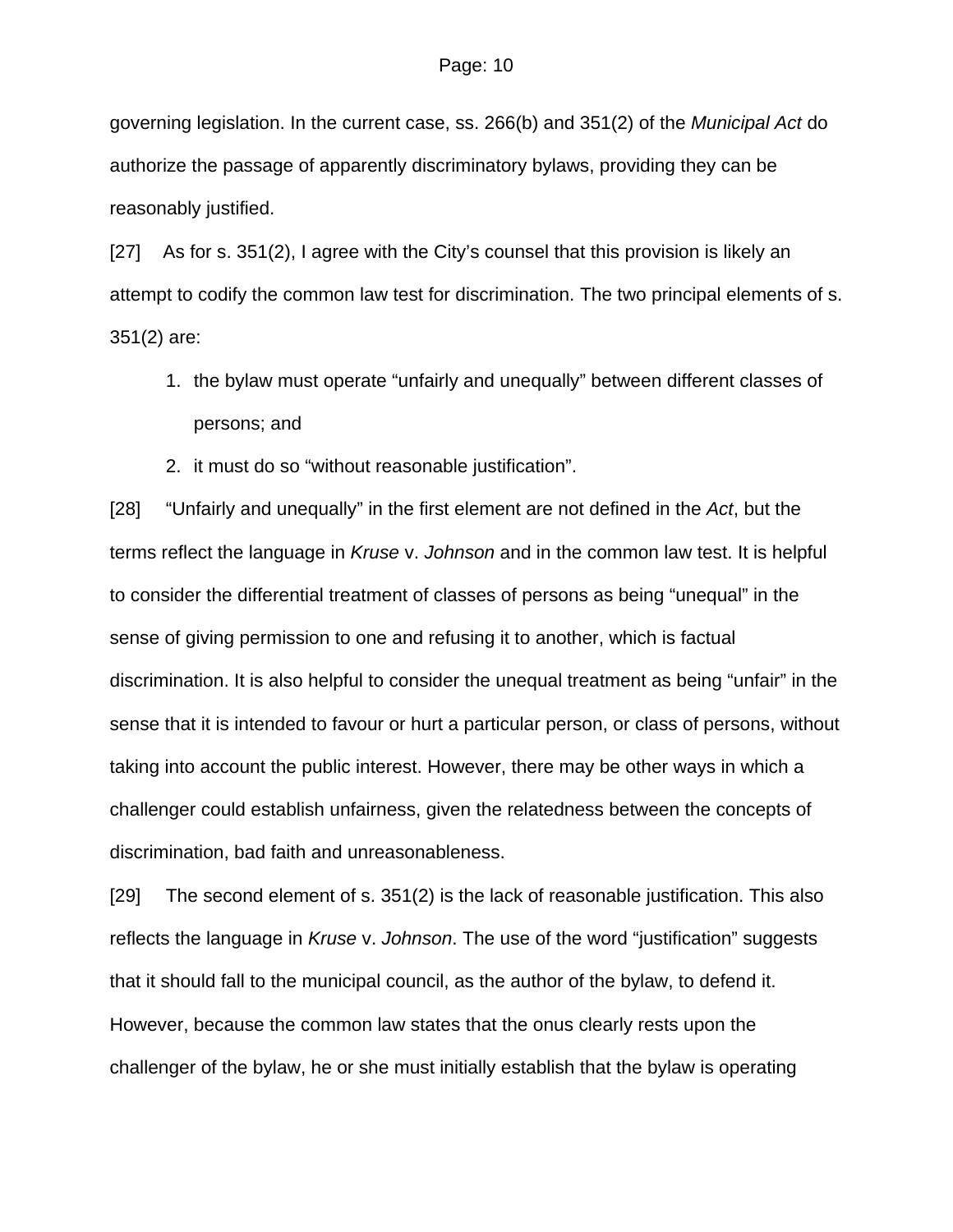"unfairly and unequally" before the onus would shift to the municipality to provide its "reasonable justification".

[30] Further, since unreasonableness by itself is generally insufficient to invalidate a bylaw, it would seem strange to expect a challenger to have to prove unreasonableness, in a justificatory sense, when attacking a bylaw under s. 351(2), especially if the challenger has already made a sufficiently strong (*prima facie*) case that the bylaw operates both unequally and unfairly. Rather, it seems more logical to expect the municipality to establish the reasonableness of the bylaw in the justificatory sense.

[31] What could constitute reasonable justification is unclear, because the term is not further defined in the *Act*. Presumably, it might include an argument that the municipality took into account the greater public good and the impact of the bylaw on the community as a whole. The public interest aspect of the common law test would logically be a topic for the municipality to argue, since it is in the best position to elucidate the particular considerations of the municipal council in that regard.

[32] Consistent with that proposition, if the challenger establishes unfairness and inequality, that should be sufficient to allow an inference that the bylaw is also contrary to the public interest. Thus, the onus should shift to the municipality, as I have suggested. Otherwise, the challenger would be in the awkward position of having to prove a negative, that is, that the public interest was not taken into account.

[33] Finally on this point, given the principle of judicial deference to municipal decisions, the onus on the municipality is not high. As was the case in *Restaurant and Food Services Assn.*, cited above, all a municipality need do is provide a "rational foundation" for the bylaw. In other words, *any* reasonable justification will be sufficient.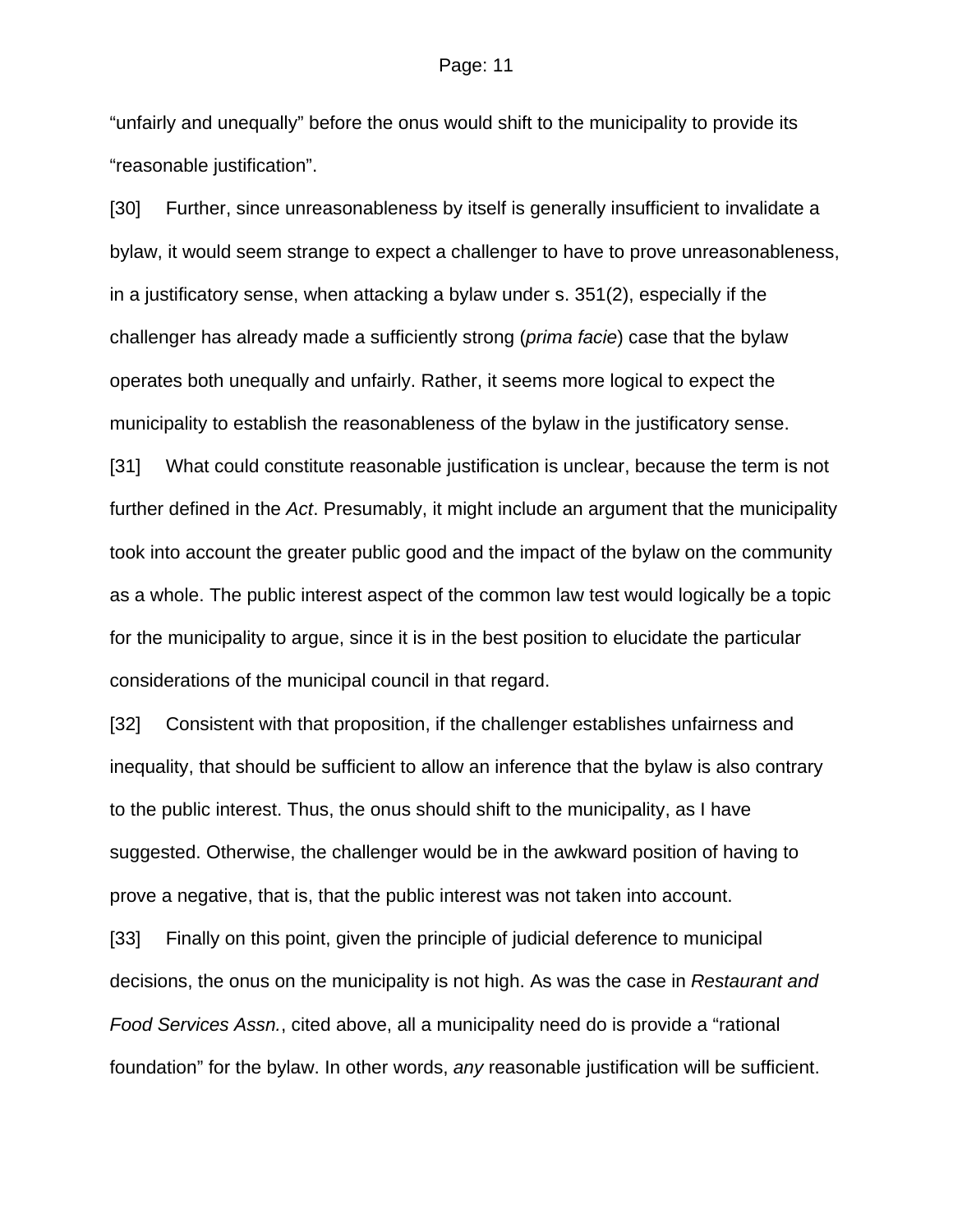The municipality, in this context, is not required to provide a comprehensive strategic rationale.

- [34] In summary:
	- 1. If a municipality has no legislative authority to pass a bylaw which purports to discriminate, then the bylaw will be struck down as invalid.
	- 2. If the municipality appears to have the proper legislative authority to pass a bylaw which purports to discriminate, but the bylaw is so egregiously unreasonable that it fails the *Kruse* v. *Johnson* test, then it will be struck down as being beyond the legislative jurisdiction of the municipality.
	- 3. If the bylaw is simply "unreasonable", but not in the egregious *Kruse* v. *Johnson* sense then, pursuant to s. 351(4) of the *Municipal Act*, that alone is insufficient grounds for quashing the bylaw. However, mere unreasonableness may support an argument that the bylaw was passed in "bad faith" or that it operated "unfairly and unequally".
	- 4. Bad faith, if established, is a ground for quashing a bylaw under s. 351(1)(c) of the *Act*.
	- 5. If the challenger proceeds on the ground of discrimination under s. 351(1)(d) of the *Act*, then s. 351(2) is engaged:
		- a. Section 351(2) initially requires the challenger of a bylaw to establish, on a balance of probabilities, that it operates "unfairly and unequally". In most cases, the unequal operation, or factual discrimination, of the bylaw will be relatively easy to establish. If the challenger also provides evidence that the bylaw was passed for the improper purpose of favouring or hurting an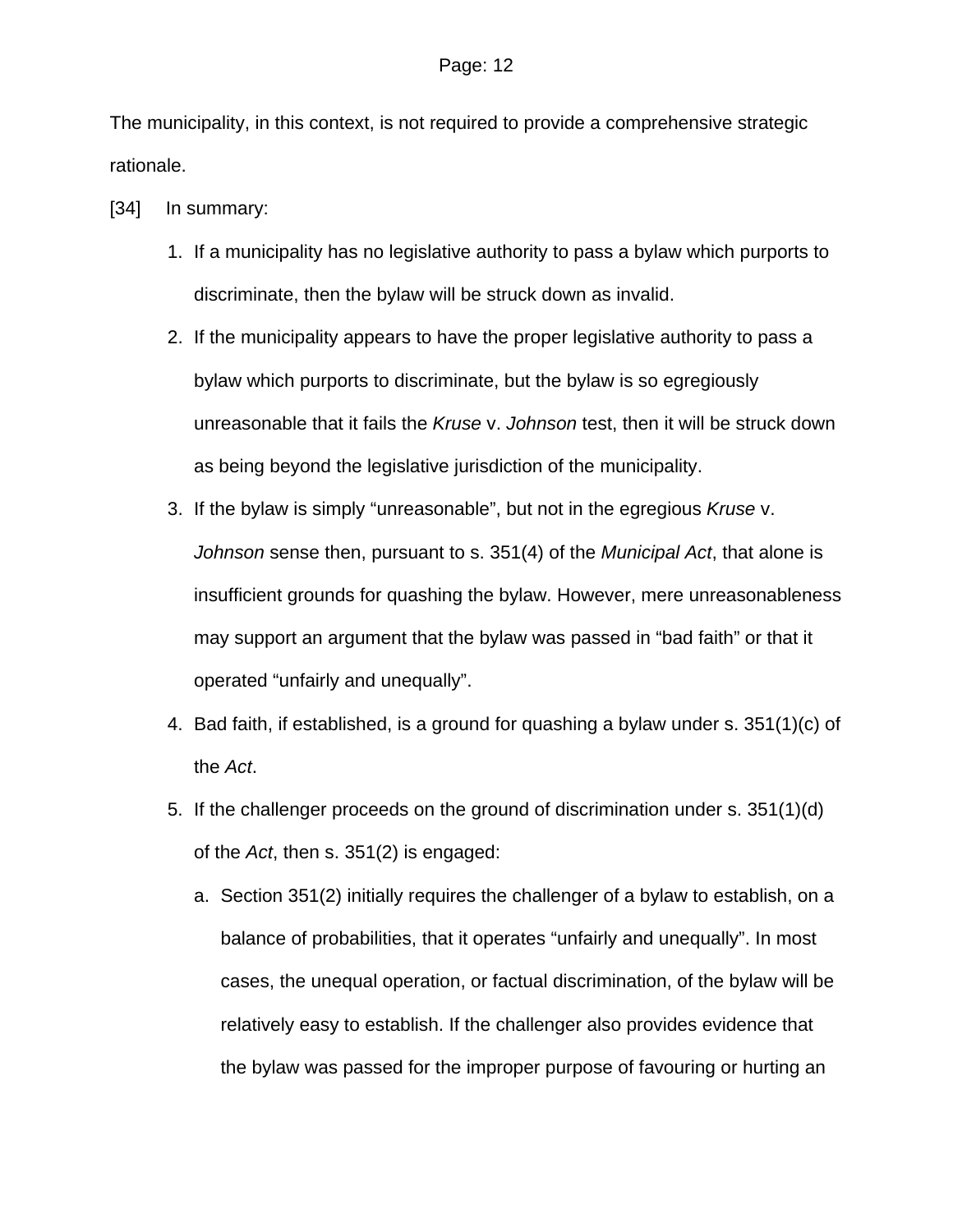individual or group of persons without considering the public interest, that would be sufficient to prove unfairness. There may, however, be other ways of proving unfairness. In some cases, once both unfairness and unequal operation have been established, it may be inferred that the bylaw was passed without regard to the public interest.

b. If the challenger can make a sufficiently strong (*prima facie*) case that the bylaw operates both unfairly and unequally, then the onus will shift to the municipality to provide its "reasonable justification", which logically would be expected to focus on the public interest consideration. The onus on the municipality here would not be high, given the judicial deference to municipal decision-making – any rational foundation will be sufficient.

## **ANALYSIS**

# *Issue 1: Does the City have legislative authority to enact bylaws which, on their face, appear to be discriminatory?*

[35] As stated earlier, ss. 266(b) and 351(2) of the *Municipal Act*, read together, authorize City Council to pass apparently discriminatory bylaws, providing that the discrimination can be reasonably justified. Therefore, the answer to this question is "yes".

## *Issue #2: Is the smoking bylaw discriminatory?*

[36] The primary issue raised by the plaintiff is discrimination. Although it did not specifically plead bad faith in its statement of claim as a reason for challenging the bylaw, it implicitly did so and continued to argue that point during this part of the trial. Further, some of the plaintiff's arguments on discrimination overlapped with the issue of bad faith. Given the interrelationship of these issues, that was not surprising. For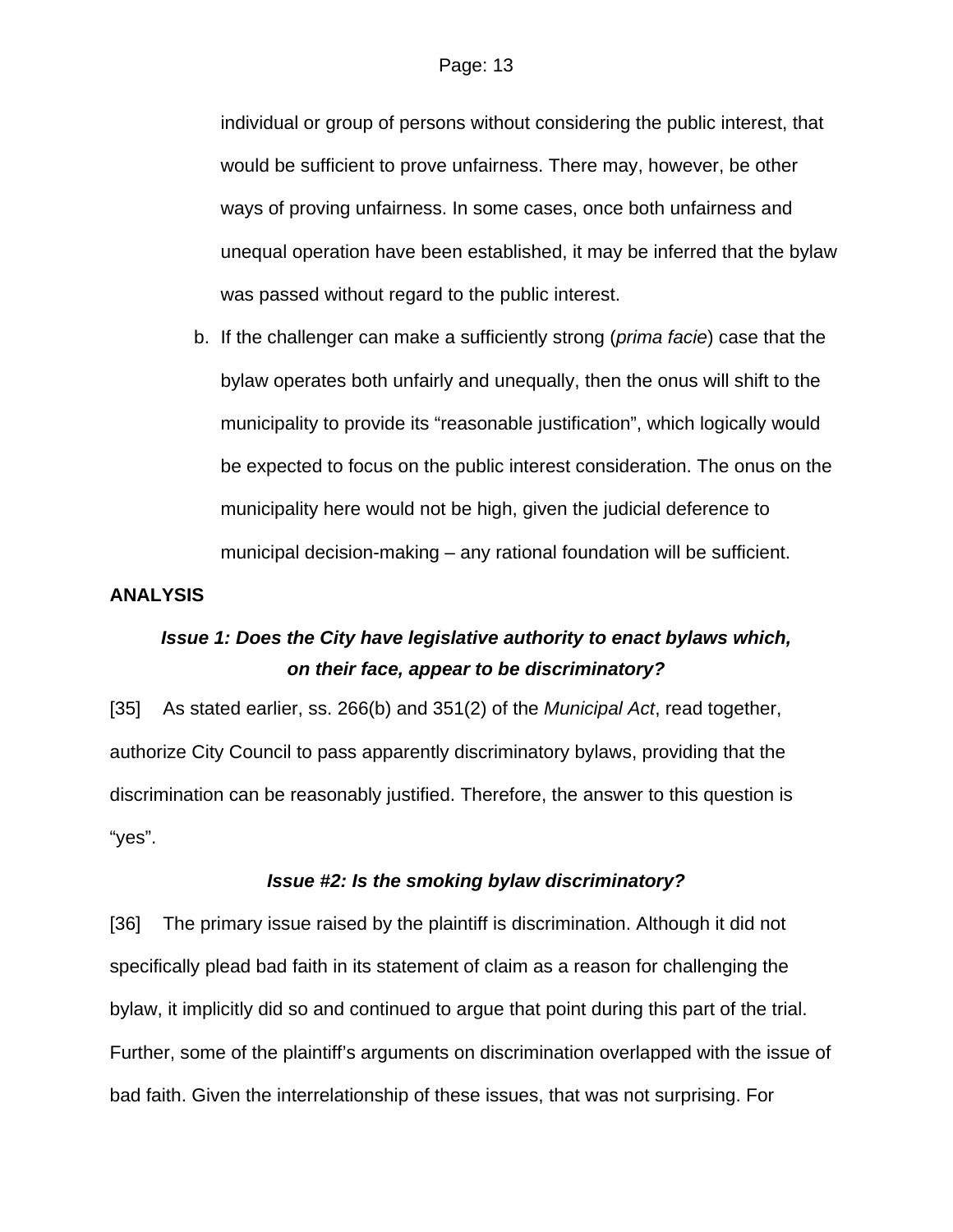convenience, in this part of my reasons I will address both the plaintiff's arguments on discrimination and its arguments on bad faith.

[37] The plaintiff strenuously argued that the bylaw had the effect of treating it and other restaurateurs differently from hoteliers. I agree. Customers attending at the premises of a restaurateur would, after January 1, 2004, no longer be able to smoke. On the other hand, those same customers could potentially walk across the street to a lounge or tavern serving essentially the same menu as the restaurant and, without even ordering an alcoholic beverage, they would be permitted to smoke. The hoteliers were given permission to allow smoking during the phase-in period, while the restaurateurs were refused such permission. In that sense, the bylaw operates "unequally between different classes of persons" ("persons" includes businesses), contrary to s. 351(2) of the *Act*. In the common law sense, the bylaw "factually discriminated" between the businesses. However, that is not the end of the analysis.

[38] To prove discrimination under the *Municipal Act*, the plaintiff must also establish that the bylaw operates "unfairly". It could do that by showing that the bylaw was passed with an improper motive and without regard to the public interest. At the very least the plaintiff would have to prove some unfairness *beyond* the mere fact of unequal treatment.

[39] If the plaintiff is able to prove the bylaw operated both unfairly and unequally, then it would be necessary for the City to establish that there was a reasonable justification for the bylaw.

[40] I will now turn to the specific arguments of the plaintiff, as I understood them.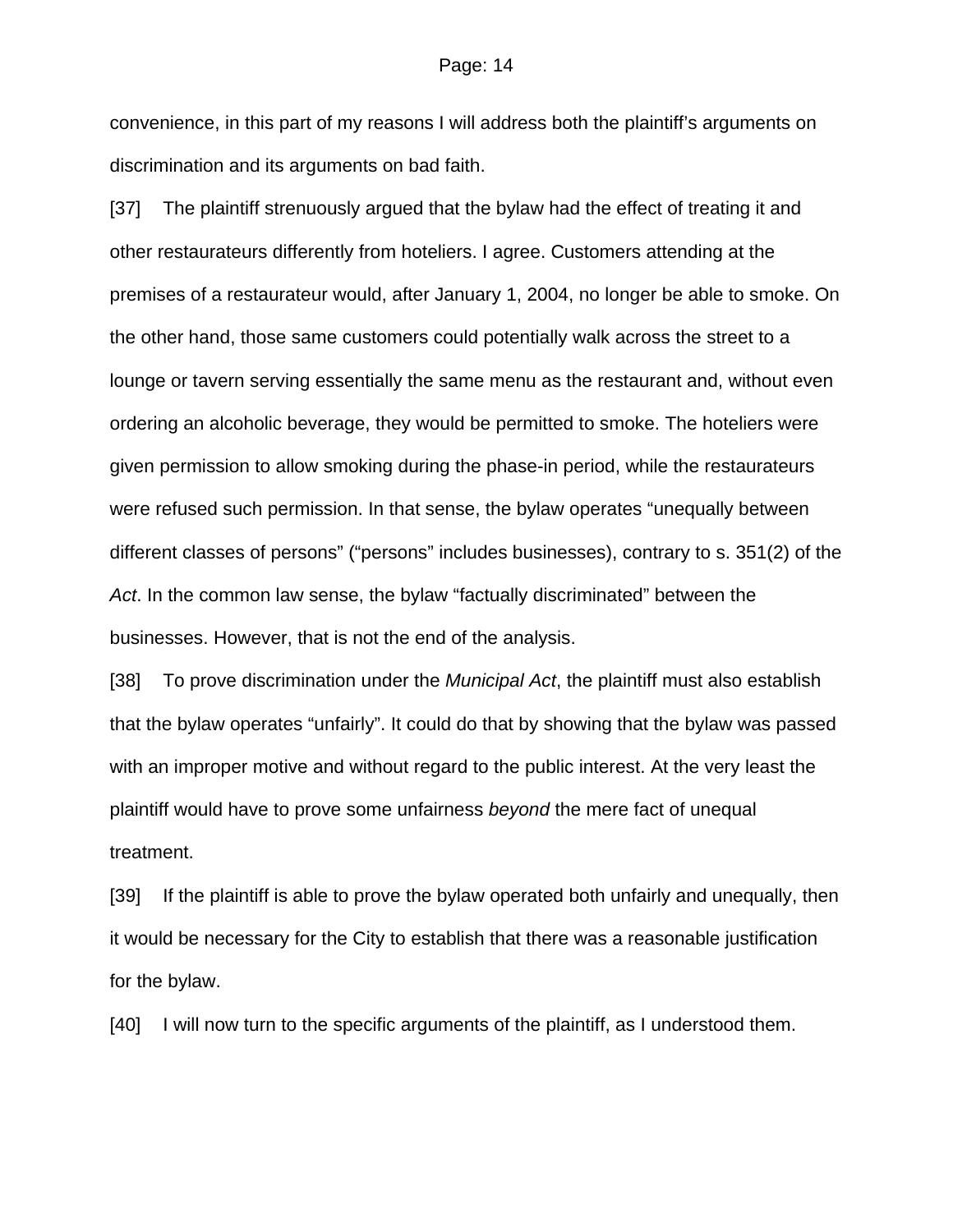### *Insufficient Public Input and Debate*

[41] On the elements of improper motive and public interest, and to some extent bad faith, the plaintiff argued that there was an insufficient opportunity for a full public debate on the issue at the meeting of Council on August 11, 2003. It also submitted that there should have been additional public input between the second and third readings of the bylaw. It suggested the process had been rushed, perhaps as a result of the hoteliers' lobbying efforts.

[42] In response, I note firstly that s. 218 of the *Municipal Act* provides that two readings can take place at one meeting.

[43] Secondly, there was evidence that it was normal practice for Council to pass second and third readings of bylaws at the same meeting.

[44] Thirdly, the published agenda for the Council meeting on August  $11<sup>th</sup>$  clearly stated that the smoking bylaw was scheduled for both second and third reading. I assume the agenda was publicly available. Had the plaintiff (or any other member of the public) felt that the agenda should be amended to postpone third reading, it could presumably have lobbied one or more of the City Councillors to propose such an amendment.

[45] Fourthly, Council reconsidered its decision on March 15, 2004, and yet again on October 4, 2004. Several of the Councillors and the Mayor were recorded as saying how difficult and complex the issue was for them and that there were no simple solutions.

[46] Finally, it is trite to say that City Councillors have been elected to debate matters of municipal governance – as between themselves. Council meetings are generally not opportunities for full-fledged debates between the Councillors and members of the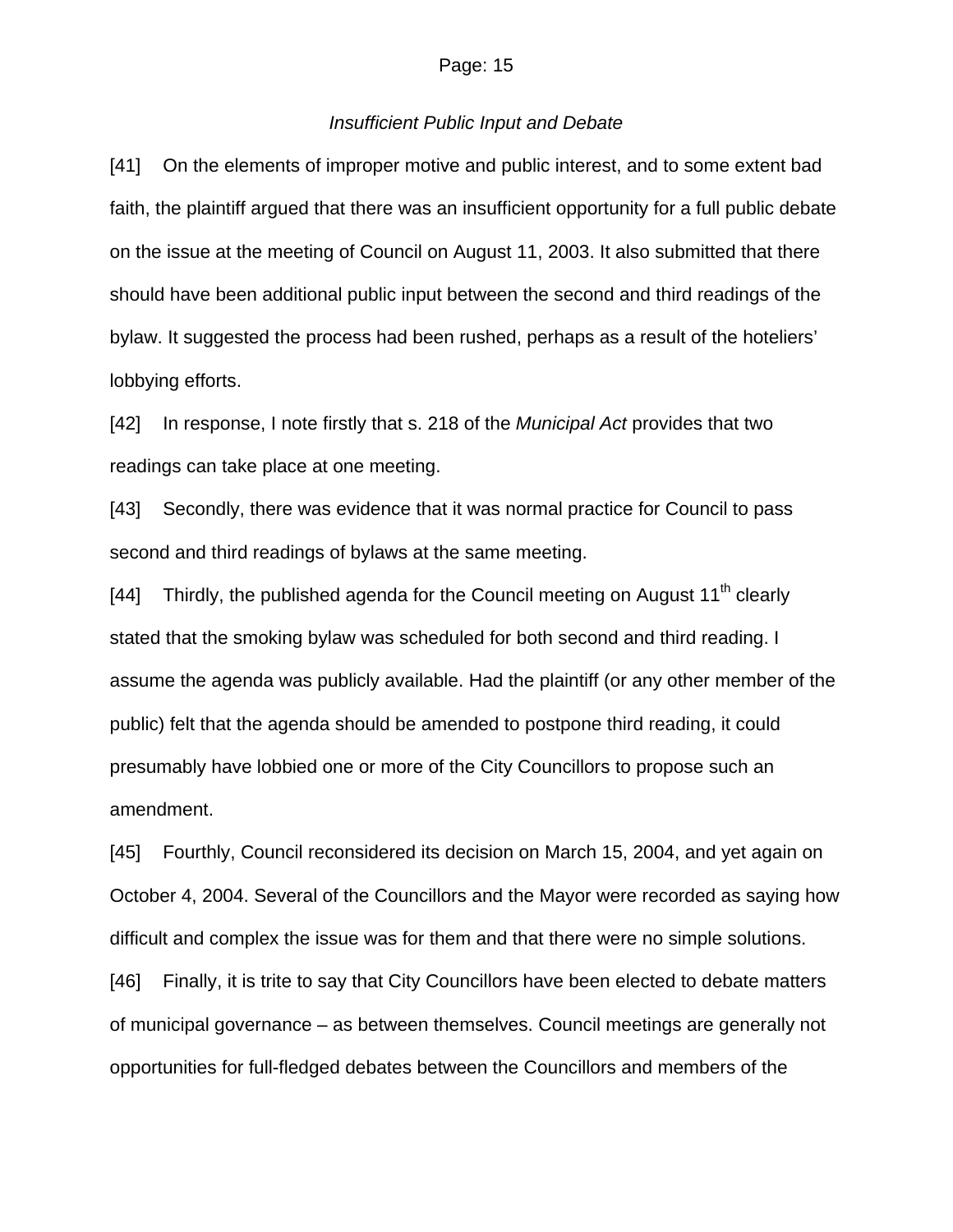public. Admittedly, there are occasions when it may be appropriate for Councillors to receive public input from citizens and groups on contentious issues such as smoking in public places. In this case, the information provided to Council was extensive and was received over a period of several months. It was in various forms, including e-mails, letters, meetings and individual submissions from citizens at Council meetings. At some point, Council had a political responsibility to attempt to decide the issue once and for all. It did so on August 11, 2003.

### *The Short Notice to Restaurateurs*

[47] The plaintiff further complained that the City did not fully consider the economic impacts on the restaurateurs by making them subject to the bylaw as of January 1, 2004, in comparison with the hoteliers, who had until January 1, 2005. In that sense, the plaintiff said the restaurateurs only had four months notice to prepare for the impact of the bylaw, whereas the hoteliers had 16 months notice. This was another example of why the plaintiff felt the City was acting unreasonably and in bad faith.

[48] In response, I would again note that while the bylaw may have treated restaurateurs and hoteliers "unequally", which is factual discrimination, it is still incumbent upon the plaintiff to prove that the bylaw operated "unfairly". It is important to remember here that an earlier version of the bylaw was to have prohibited smoking in all public places, including lounges and taverns, to be effective 30 days after the passage of the bylaw. Had the bylaw been passed in that fashion, all parties would have been left with a relatively short adjustment period. However, as a result of the amendments passed on August 11, 2003, they were given additional preparation time. Looking at it from that perspective, it remains true that the hoteliers were given approximately 16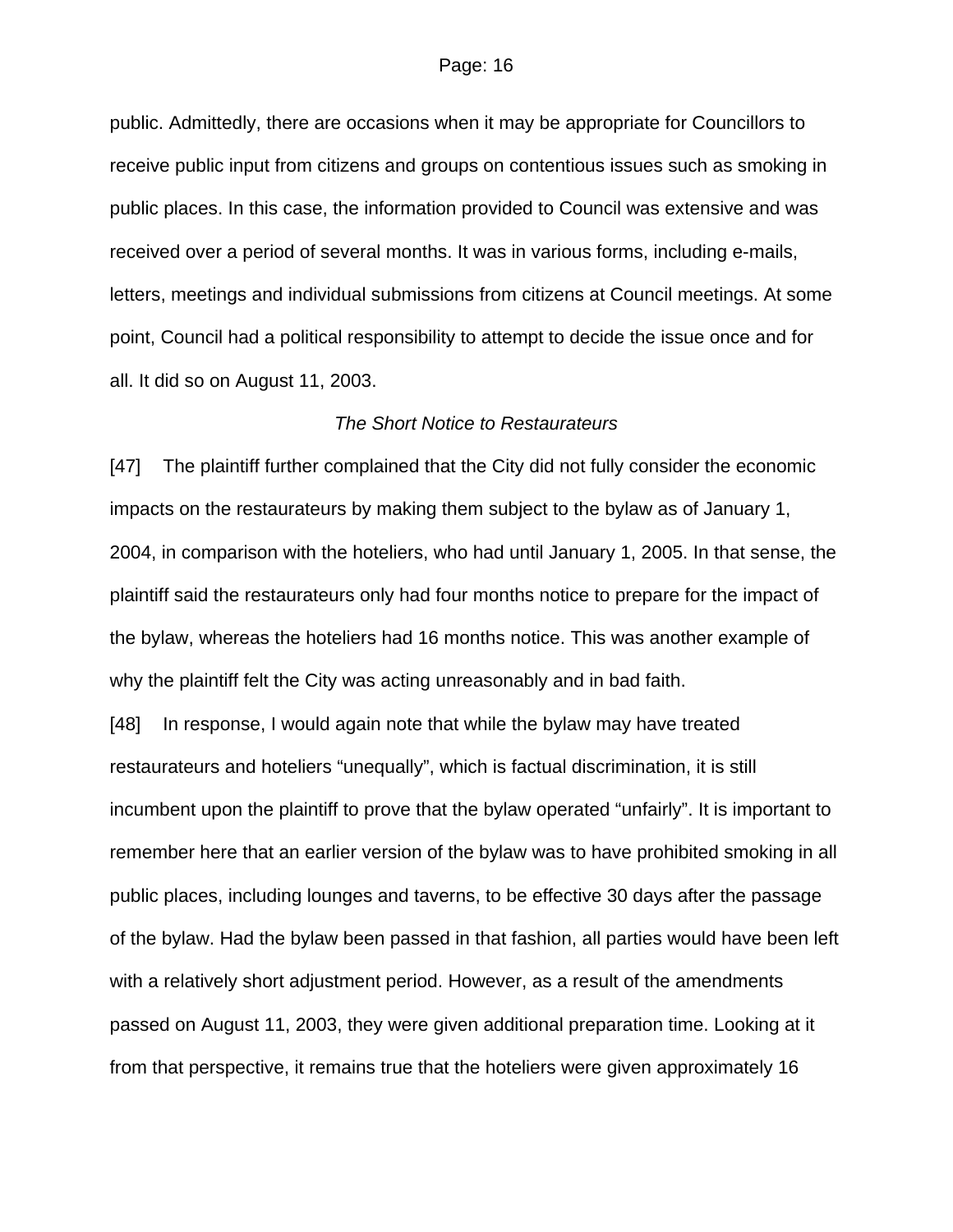months notice, but it is also true that the restaurateurs were given over 4 months notice of the bylaw's effective date, which is more than what had been originally proposed. [49] I find the plaintiff has not met its onus in establishing either discrimination or bad faith. As suggested in *Restaurant and Food Services Assn.*, cited above, the fact that the bylaw created an "uneven playing field" with "economic consequences" to the restaurateurs is not a basis for setting it aside. Similarly, the City's "political motives" in granting more time to the hoteliers are not grounds for attacking the validity of the bylaw.

### *The Preponderance of Public Input*

[50] The plaintiff argued that the majority of the public input (through letters, e-mails and presentations to Council) asked for a total ban on smoking, without any exception for the hoteliers. In essence, the plaintiff suggested that Council should have decided the issue based upon the preponderance of public opinion, and the fact that it did not is evidence that it acted unreasonably and in bad faith.

[51] On the other hand, I agree with the City's counsel that the test is not whether the City should have counted the opinions "for and against" an exemption for hoteliers and voted for the majority. Rather, the evidence indicates that the City fully and fairly considered the public input and made its decision without an improper motive and in the public interest. The plaintiff has not proven otherwise. In any event, the City established a reasonable justification - it was attempting to balance the economic issues with the particular vulnerability of minors and children to second-hand smoke.

### *No Reasonable Justification*

[52] The plaintiff argued that the City did not meet the test of reasonable justification under s. 351(2) for at least two reasons. First, while minors and children were protected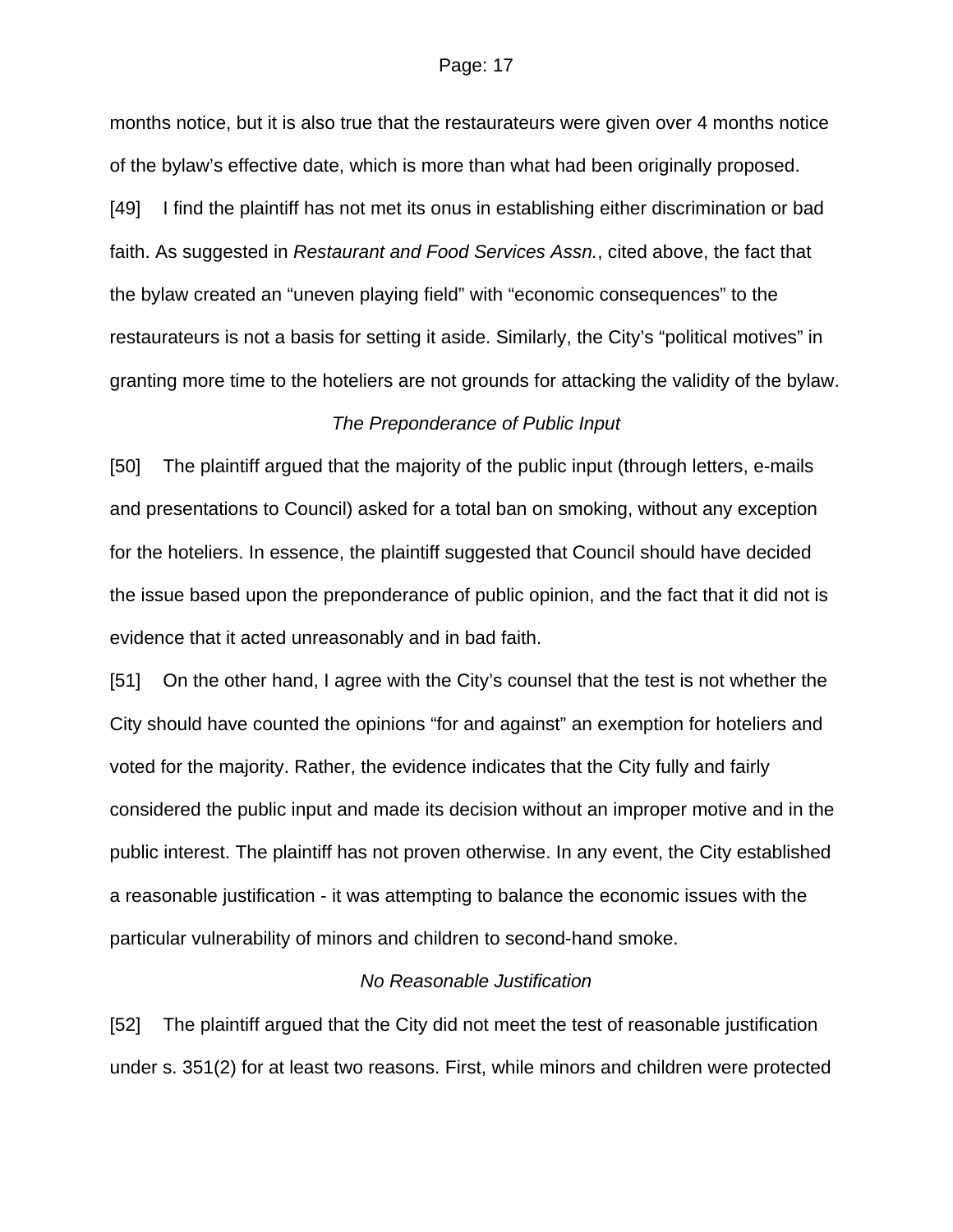from second-hand smoke in lounges and taverns, adults in those establishments were not. The plaintiff suggested that the most reasonable answer to the problem of secondhand smoke would have been to protect all of the City's citizens. Second, in granting an exemption to the hoteliers, the plaintiff says that the City denied it an opportunity to compete in the food service marketplace.

[53] The short answer to that submission is that the City was not obliged to choose the best or most reasonable option, providing that the bylaw is for a legitimate purpose and is in the public interest. I have already found that the plaintiff has failed to prove otherwise. Once again, as the British Columbia Court of Appeal said in *Restaurant and Food Services Assn.*, cited above, at para. 29:

> "… Admittedly, the by-law does not afford the same level of protection to all inhabitants of the City equally, and it does not protect all minors. But there is nothing in the [governing legislation] which would require such a utopian outcome. …"

[54] Further, at the risk of repetition, to the extent that Council might be accused of political motives in accommodating the lobby from the hoteliers in allowing the one-year exemption, that is simply not a relevant factor in this analysis. Finally, that this may have resulted in unequal treatment and adversely affected his competitiveness, is not a sufficient reason to find the bylaw invalid.

[55] Therefore, the answer to this question is "no", the smoking bylaw is not discriminatory.

# *Issue 3: Did the City act in bad faith in passing the smoking bylaw?*

[56] For the reasons set out above, the plaintiff has not satisfied me, on a balance of probabilities, that the City acted in bad faith in passing this bylaw.